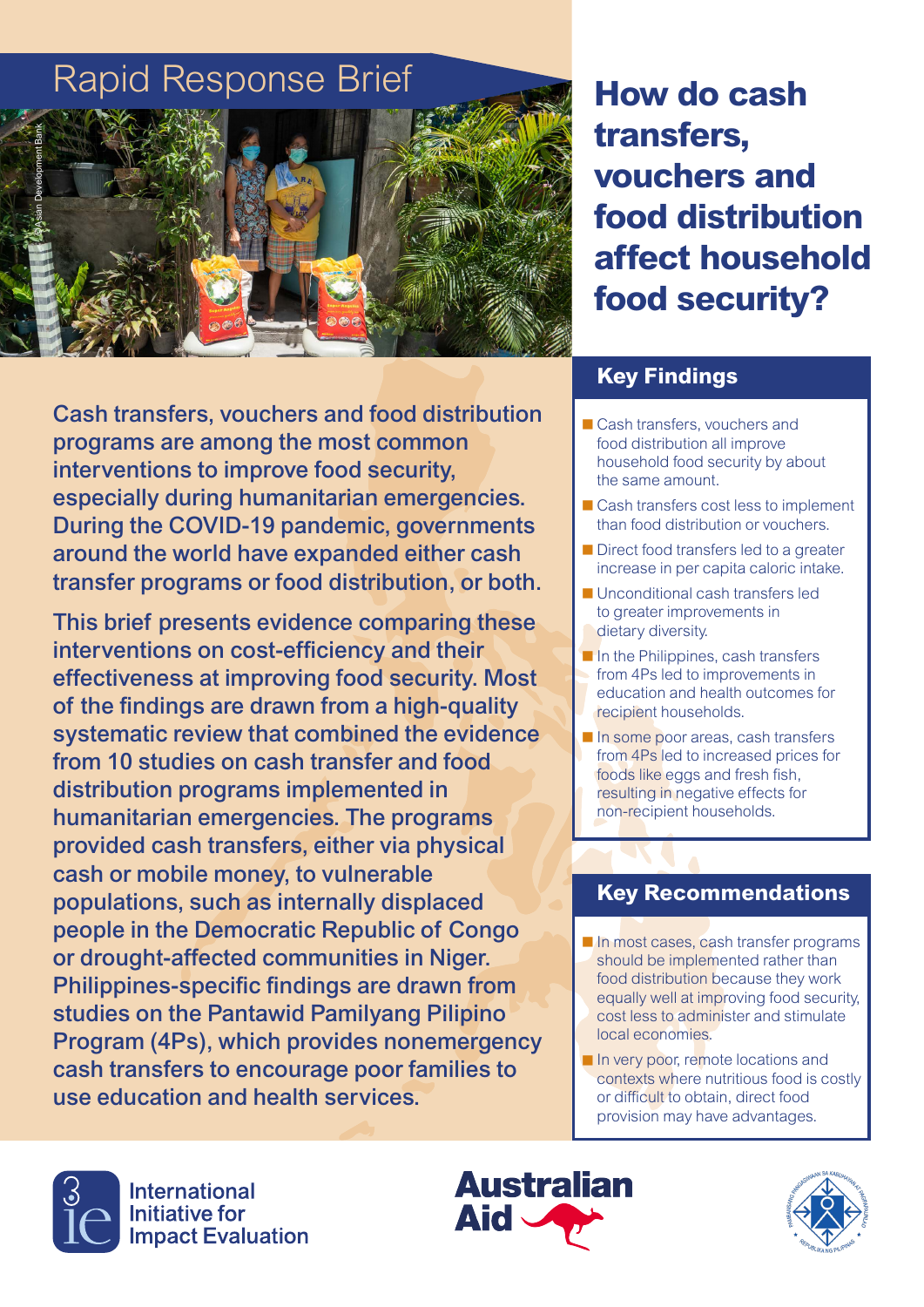#### **Background**

Between 2017 and 2019, more than half of the population of the Philippines faced moderate to severe food insecurity, according to the United Nations Food and Agriculture Organization. The COVID-19 pandemic has only made it more challenging for struggling families to obtain enough nutritious food. Cash transfer, voucher and food distribution programs are used around the world to improve the food security of vulnerable households in humanitarian emergencies. In recent years, cash transfer programs have become more common as compared to more traditional in-kind provision of goods.

The Philippines has experience with cash transfers via 4Ps, the fourth-largest cash transfer program in the world. Since 2007, the program has provided nonemergency assistance to poor families with conditions aimed to encourage the use of education and health services. The Department of Social Welfare and Development, which runs the program, has identified 4Ps as one of its top priorities.

## Details of interventions in the systematic review

Five studies investigated the effectiveness of cash transfer programs in improving household food security, in addition to their costefficiency, using a quantitative methodology. An additional five studies only investigated the cost-efficiency of the programs. The review also included 108 studies that used observational or qualitative methods to analyze factors that facilitate or hinder implementation of cash transfer programs.

The following cash transfer interventions were studied quantitatively to gauge their effectiveness at improving food security:

- A program in Niger distributed \$215 over the course of five months via mobile transfer or physical cash to vulnerable households in droughtaffected communities.
- A program in Lebanon distributed \$575 over the course of five months to Syrian refugees in non-camp settings.
- A program in Yemen distributed \$147 over the course of six months in either cash or food to food-insecure rural populations during civil unrest.
- A program in the Democratic Republic of Congo distributed \$130 over the course of six months to internally displaced people.
- A program in Ecuador distributed \$240 over the course of six months to urban Colombian refugees and their poor Ecuadorian hosts.

Additional quantitative studies on cost-efficiency of cash transfers as compared to food distribution or vouchers were drawn from Lebanon, Jordan, Malawi, Niger, and Zimbabwe.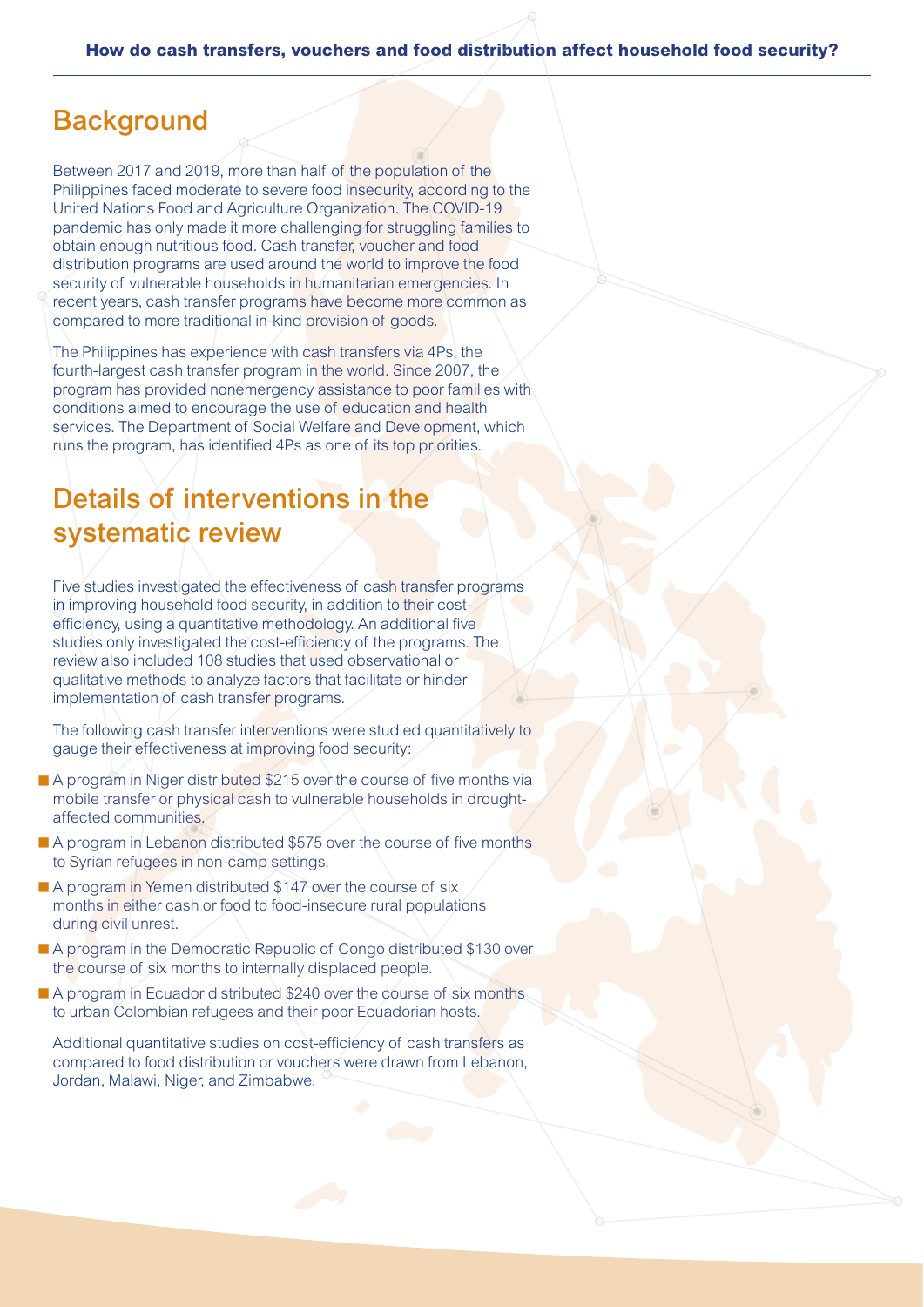# Pantawid Pamilyang Pilipino Program (4Ps)

About 4 million households in the Philippines receive cash transfers from 4Ps, and several studies have investigated the program's effects on education, health and other outcomes. The transfers are conditional on the utilization of health services and children's school attendance. Households receive:

- ₹ 300 per month, 10 months out of the year, per child in kindergarten and elementary school for a maximum of 10 months per year
- ₱ 500 per month, 10 months out of the year, per child enrolled in junior high
- $\blacksquare$   $\blacktriangleright$  700 per month, 10 months out of the year, per child enrolled in senior high
- <sup>●</sup> 750 per month throughout the year for health and nutrition
- A rice subsidy amounting to <sup>●</sup> 600 per month throughout the year

Recipients are selected by a standardized targeting list, the National Household Targeting System for Poverty Reduction or Listahanan, which is to be updated every three years. Potentially eligible beneficiaries are farmers, fisherfolks, homeless families, indigenous peoples, those in the informal sector, those in geographically isolated areas, persons with disabilities, those in areas with no electricity, and other vulnerable groups.

### Findings from the systematic review

Cash transfers, vouchers and food distribution all improved household food security for vulnerable households by about the same amount in almost all the studies.

Per beneficiary, cash transfers cost less to implement than vouchers, and both types of programs cost less than food distribution. In-kind food distribution had substantially higher administrative costs for the same amount of value to recipients.

Cash transfer programs also yielded indirect market benefits, like income for market sellers and producers. Each \$1 provided to recipients in cash transfer programs yielded about \$2 of indirect market benefits. Voucher programs yielded about \$1.50 of indirect market benefits for each \$1 provided to recipients. Direct food distribution did not produce indirect market benefits.

Cash transfers led to greater increases in dietary diversity and quality, as compared to direct food distribution. On the other hand, direct food distribution led to greater increases in per capita caloric intake.

Some evidence also suggested that cash transfers led to slightly greater household savings than vouchers.

The review identified several other findings with respect to implementation:

- **There was no evidence of misuse, corruption or diversion of** cash-based interventions.
- Mobile transfers reduced the time required to orient recipients to delivery mechanisms, and they may have made monitoring more efficient.
- Recipients' fears about personal safety may have hindered their access to assistance in some cases. Discreet cash-based approaches, like electronic transfers, minimized these fears and vulnerability to violence.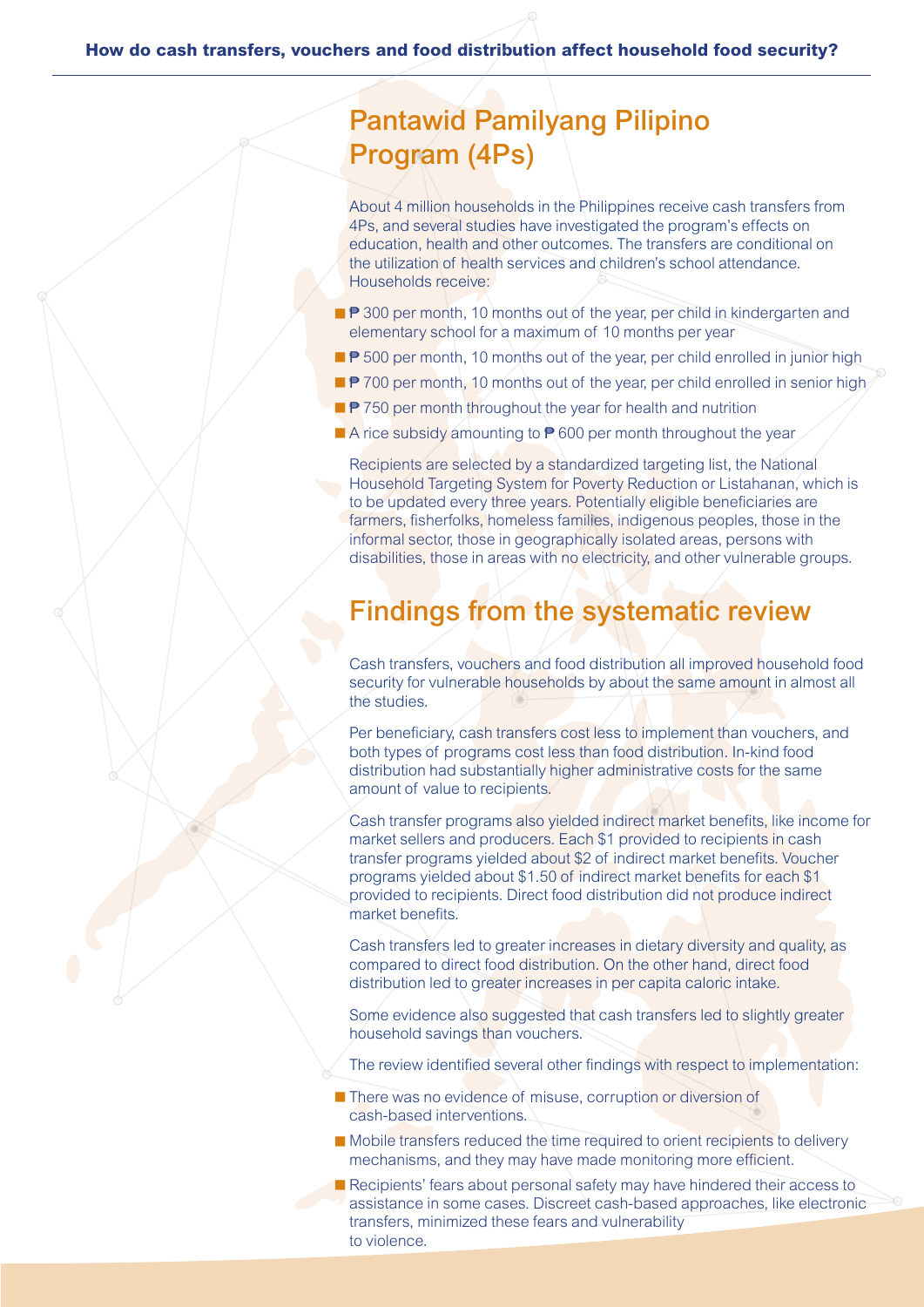### Findings about 4Ps

4Ps has increased the rate at which children are enrolled in school and the utilization of targeted health services, in addition to reducing the country's overall poverty rate and possibly reducing conflict.

A 2019 impact evaluation found that among recipient households:

- School enrollment for children between age 12 and 17 increased by approximately 5 percent.
- $\blacksquare$  The rates at which pregnant women completed prenatal checkups and gave birth in the presence of a doctor increased by 7 and 10 percentage points.
- Overall, 4Ps reduced the country's poverty rate by about 1.3 percentage points.

Separate studies found evidence that the program reduced child stunting and the rate of violent conflict in targeted areas.

However, the program also had unintended negative consequences, including increased child stunting among non-recipient households in some areas because of increases in market prices of some perishable foods. These findings come from some of the first municipalities targeted by the program, representing some of the poorest areas of the country, where an average of 65 percent of residents were eligible for transfers. (Only 4.2 percent of villages in the country fall into this category.) In these contexts, the prices of protein-rich perishable foods like eggs and fresh fish rose 6 to 8 percent, leading to an increase in child stunting among non-recipient households by about 11 percentage points.

### Recommendations

Evidence from several studies indicates that cash transfer programs are equally effective at improving food security, cost less and produce more indirect market benefits than food distribution programs. If possible, they should be implemented via mobile money transfers, which can be easier, more private and safer for recipients to access. If cash transfers are not feasible, voucher programs are equally effective at improving food security, and they are more cost-efficient than in-kind food distribution.

In settings where food availability is low and there are bottlenecks to increasing food supply, cash transfers may lead to increased food prices for perishable goods. These conditions may apply in emergency situations, such as natural disasters, human-induced disasters, or health crises, where the difficulties faced by vulnerable individuals may be compounded. In these settings, direct food distribution of nutritious, high-protein foods may be preferable.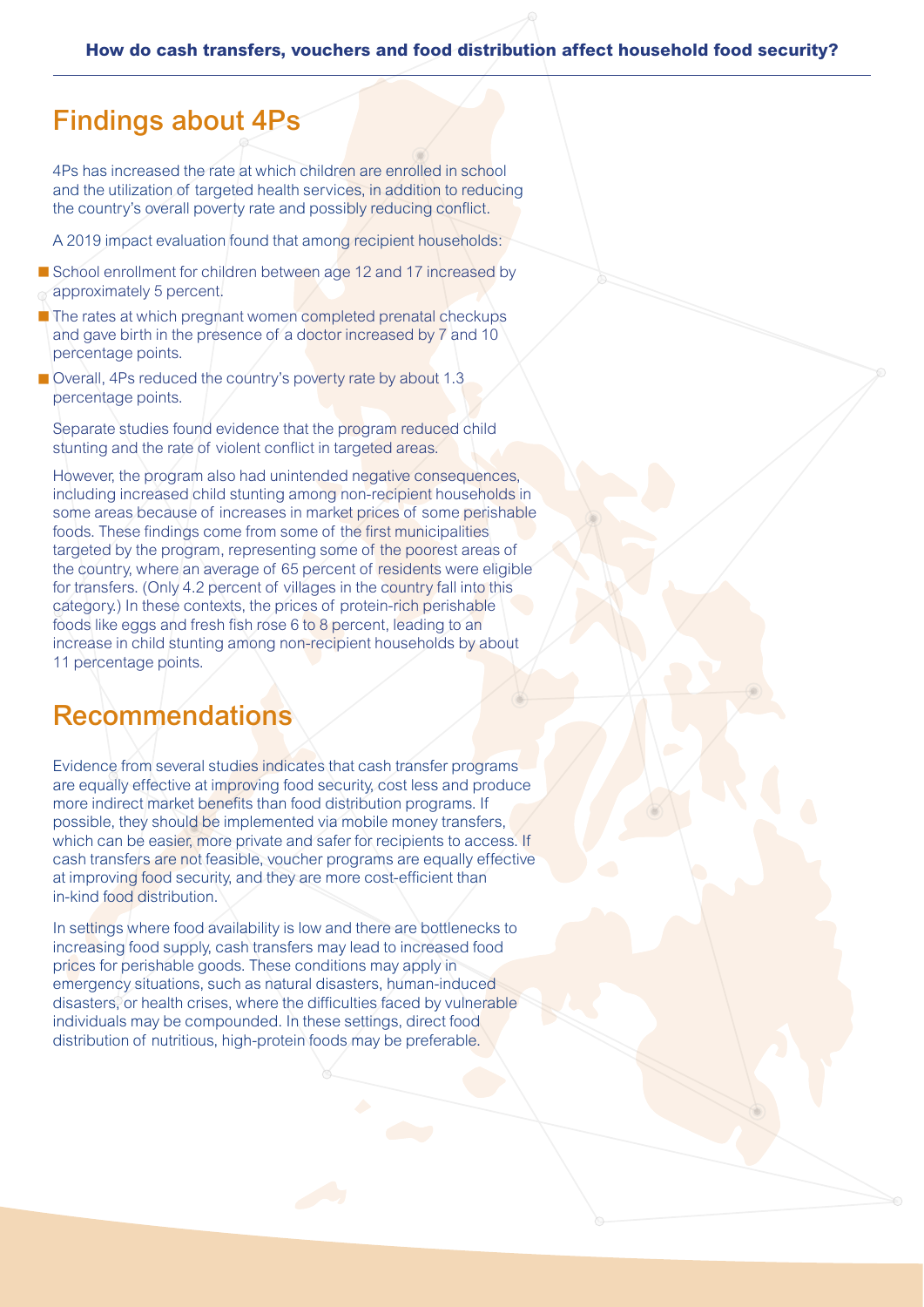# Evidence quality, strengths and limitations

Most findings and recommendations are based on a systematic review that synthesizes the results of 10 quantitative studies on cash transfer programs conducted during humanitarian crises, as well as 108 additional qualitative studies. The studies in the review respond directly to the question in this brief. However, all of the studies that evaluated the effectiveness of cash transfer programs were rated as having a medium or high risk of bias. Therefore, while conclusions derived from the body of evidence is advantageous compared to individual studies, they should nonetheless be interpreted with some caution.

Philippines-specific findings are drawn from individual studies of the 4Ps program, which was implemented with a design to facilitate research on its effects. This program was designed to improve educational and health outcomes on an ongoing basis, not to improve food security in an emergency, so the findings should be viewed in this context.

#### **About the Philippines Evidence Program**

3ie's country evidence program in the Philippines is a tripartite partnership between the National Economic and Development Authority (NEDA), the country's independent economic development and planning agency as mandated by the Philippine constitution; the Department of Foreign Affairs and Trade of the government of Australia; and 3ie. This decade-long partnership started in 2014, and it aims to build interest in and capacity for evidence-informed decision-making in the Philippines. Priority sectors are identified by the government, with 3ie providing technical oversight on evaluations assessing major governmental reforms and service delivery programs.